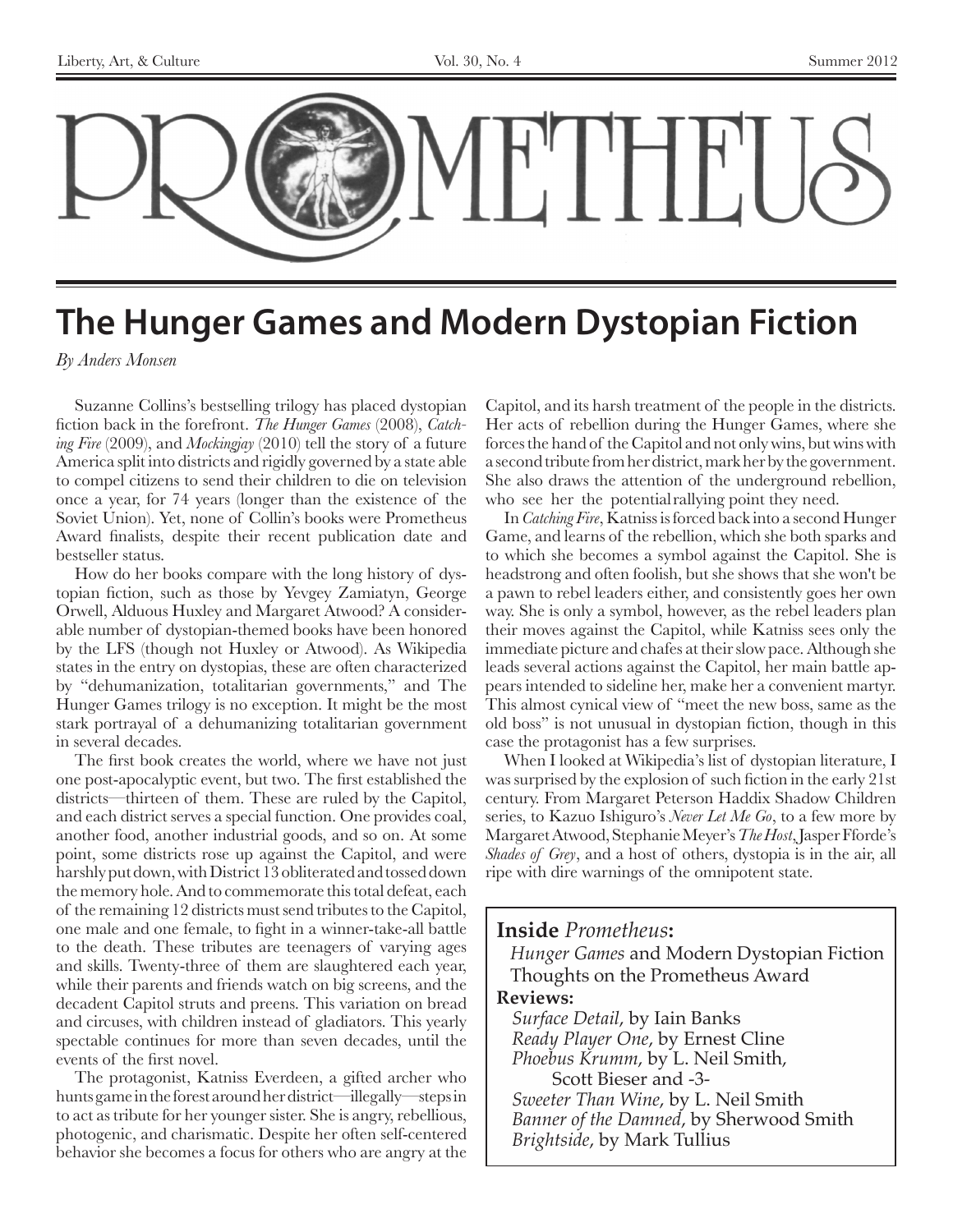

The newsletter of the Libertarian Futurist Society

**Editor** Anders Monsen

# **Contributors**

Chris Hibbert Fred Curtis Moulton William H. Stoddard David Wayland

# **Letters and Submissions**:

Anders Monsen 501 Abiso Ave. San Antonio, TX 78209 editor@lfs.org

# **Award Chairs**

Best Novel — bestnovel@lfs.org Classic Fiction — halloffame@lfs.org

> **LFS Online:** http://lfs.org

# **Subscriptions & Advertisements**

Basic Membership: \$25/year (\$30 international)<br>Full Membership: \$50/year Full Membership:<br>Sponsors: \$100/year<br>\$200/year Benefactors:<br>Subscriptions: \$20/year (\$25 international) All memberships include one-year subscriptions to *Prometheus*.

Classified ads: 50 cents/word, 10 percent off for mul- tiple insertions. Display ad rates available. All checks payable to the Libertarian Futurist Society.

> Libertarian Futurist Society 650 Castro St. Suite 120-433 Mountain View, CA 94041 **president@lfs.org**

Send mailing address changes to: David Tuchman 1364 Mapleton Ave Suffield, CT 06078 **treasurer@lfs.org**

*Prometheus* © 2012 the Libertarian Futurist Society.<br>The LFS retains a non-exclusive license to republish accepted articles on its web site; all other rights revert to the contributor. Letters and reviews are welcome. Bylined articles are strictly the opinion of the writer and do not necessarily reflect the opinion of the LFS or its members.

# **A few words about schedules**

Without content, this newsletter falters and falls behind. We have said this for years, other editors included. If you look at the index of articles that have appeared in *Prometheus*, we have a vast number of contributors. But in recent years, the trickle of articles that once we receive have dried up like the current Texas drought.

Previously we have merged issues, calling them numbers 1&2, or 1-3, but I reluctant to make that quantum leap here and skip forward a couple of years in one instant. So, until or unless we catch up, there is a likely chance you'll see the dates on this newsletter somewhat still in the past.

If you read books and watch movies, and have an opinion, please share that opinion with a short review for *Prometheus*. In the past we have had many movie reviews, from *E.T.* to kung fu flicks—these are still welcome. If you have opinions about the nature and future of the Libertarian Futurist Society, whether in one paragraph or twenty, I am sure people would like to hear that opinion. If you know of a rare interview or podcast that can be transcribed, let the editor know, and I'll take it from here. I've made this plea many times. I know, like in my case, your time is limited, but I hope you, the reader, will also become a contributor.

Finally, a few words about the Prometheus Awards. By the time this issue reaches you, the 2013 Prometheus Awards will have been handed out at LoneStarCon 3 in San Antonio. The process to discover candidates for next year's award already is well underway. If you have read any books you consider worth nominating, please send an email to "bestnovel@lfs.org" with the book's name and publisher.

*—Anders Monsen*

# **Prometheus Submission Guidelines**

Without content, no publication can survive. In order to continue publishing future issues, *Prometheus* seeks reviews, interview, essays, articles, and columns of interest to libertarian science fiction fans. Any individual may submit material — membership in the LFS is not required.

As the newsletter of the Libertarian Futurist Society, *Prometheus* focuses on Prometheus Awardnominated works, but also publishes reviews and articles beyond the Prometheus Award candidates.

Letters of comment also are welcome, whether about the reviews, or any questions about LFS, the nominating and voting process. In this digital age the printed press continues to matter, but we need your help to sustain this newsletter.

Contact the editor for more details via email at: editor@lfs.org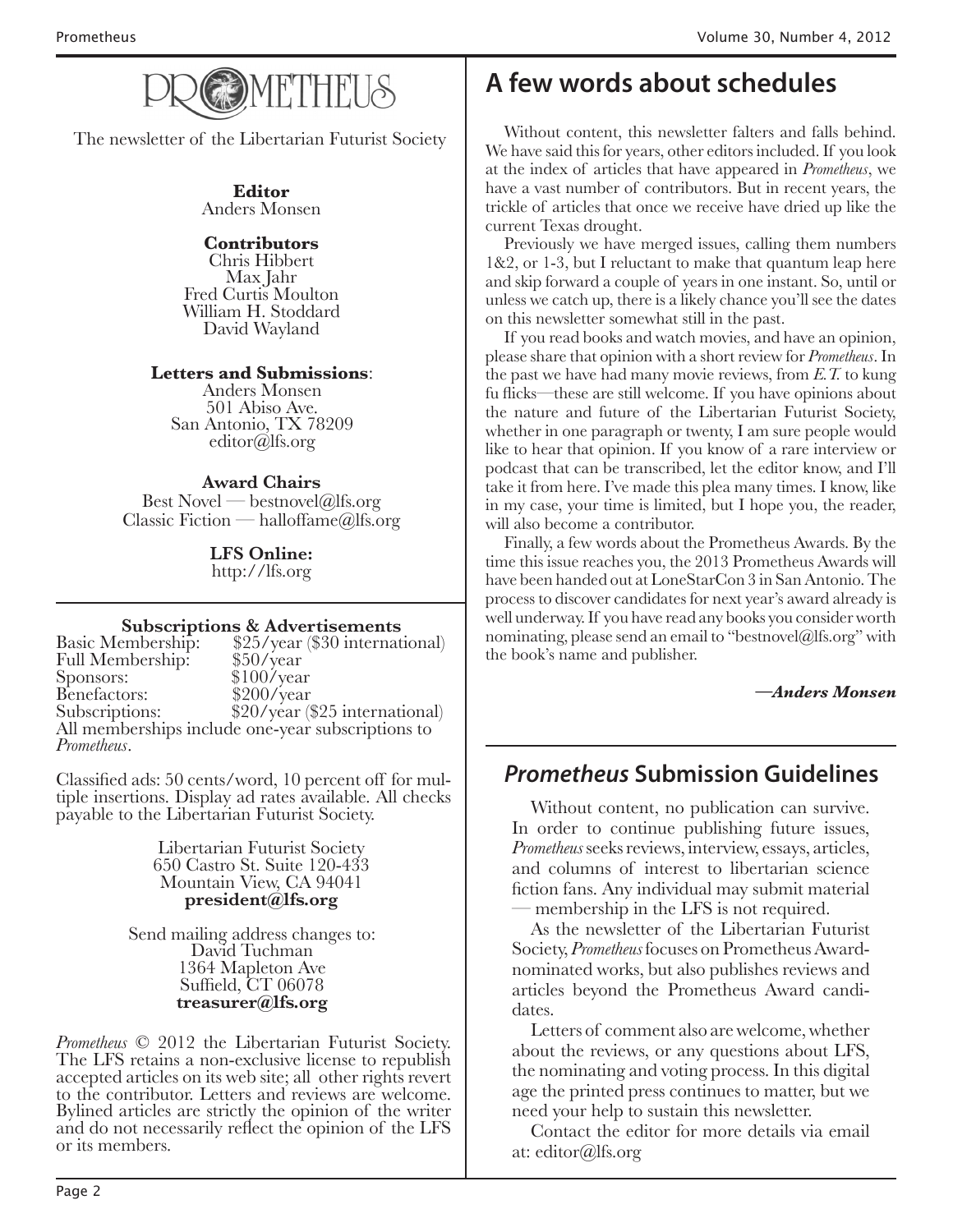**Phoebus Krumm** By L. Neil Smith, Scott Bieser and -3- Big Head Press, 2011 *Reviewed by Max Jahr*

With over 20 novels to his credit, L. Neil Smith makes his third foray into the graphic novel realm with an original graphic novel. *Phoebus Krumm* is set in the same universe as his novel *Henry Martyn* (1989) and *Bretta Martyn* (1997). As with the graphic novel version of *The Probability Broach*, Scott Bieser handles the artwork, along with -3- (aka Charles H. Weidman III). The eponymous Krumm appeared in both prior works as a friend of Arran Islay, the young boy who became otherwise known as the famous pirate/rebel Henry Martyn. His daughter Bretta and several other characters from both novels also appear in *Phoebus Krum*, which belongs squarely in that universe.

At the core of the book are the two competing powers, the Jendy Empiry-Cirot and the Monopolity of Hanover. Currently coexisting in an uneasy peace, the former appears to be developing a massive starship with planet-crushing powers. The Jendy Ceo, Burton Halliwater (in a barely masked play on Halliburton and Blackwater—and with the Ceo's physical resemblance to Dick Cheney) is hell-bent on converting every human to his own galactic-core workshipping religion.

Krumm is recruited out of his retirement by the Ceo of Hanover, Lia Woodgate, whose humble origins trace back to Henry Martyn. She is related to Anastasia Wheeler, who oversees a laissez-faire society on Luna, orbiting a long-dead old Earth. Woodgate somehow governs from a libertarian perspective, and along with Krumm sends two other agents on a mission. One is the Jendy ambassador, Frantisek Demondion-Echeverria, who transferred his allegiance to Lia rather than support Halliwater's mad scheme. The other is Hannebuth Tarrant, who appears often as the narrator of Phoebus Krumm, and first appeared in *Bretta Martyn*.

While some knowledge of people, places, and events in the two earlier books helps to illuminate the back-story, this swashbuckling tale stands fairly well on its own. The black and white artwork works well; color might have added an extra dimension, but isn't necessary. Contrast the artwork with the full color extravanganza that is the graphic novel version of *The Probability Broach*; color seemed vital in that book, as it's a seminal and vibrant libertarian work of fiction. Contrast it again with Big Head Press's take on the Odyssey, which was in black and white, and one can see that method also works.

Despite the large cast and Smith's penchant for exotic character names which sometime confuses the narrative flow, the action/adventure style sets a fast pace. Phoebus Krumm is a crowded book, and one that probably needs to be read more than once to be really appreciated. But overall it tells a good tale, a swashbuckling adventure in space, with odds and ends of philosophy tossed in for good measure.

**Sweeter Than Wine** By L. Neil Smith Phoenix Pick, 2011 *Reviewed by David Wayland*

How does a noted libertarian author, who wrote the covenant of unanimous consent, write about vampires? After all, these are beings in fiction who have no compunction about killing people and drinking their blood. Vampires appear to have no human morals, sense of ethics, or ability to control their condition; they must feed, and feed on human blood. By that very nature they initiate force against people, and do so on a regular feeding schedule, or they die.

*Sweeter Than Wine*, written in 2009 and published in 2011, apparently has lain dormant in L. Neil Smith's mind for 30 years, so the issue of the moral vampire sounds like one he has grappled with and finally conquered, at least in the fictional sense. While another liberarian writer, F. Paul Wilson, wrote a vampire story in *Midnight Mass*, where the protagonist battles vampires, in *Sweeter Than Wine* the protagonist *is* the vampire. J Gifford, a private eye in Colorado, looks 24 but really is 9 years old. Unlike in *Midnight Mass* and many other vampire tales, Smith's world is relatively free of vampires; as far as Gifford knows, there is only one other vampire out there, the woman who turned him in 1944, and he hasn't seen her for more than 65 years. Turned in France during WWII, Gifford has since managed to not kill another human, survive through his strange abilities of persuasion to simply drink a little from his victims, make them forget, and go on with his life. He strives to live a normal life, as normal as is possible for one who would turn to ash in the sunlight.

Gifford lives in relative anonymity in his community, having settled there years ago. A handful of people know his secret, yet surprisingly instead of grabbing wooden stakes and silver bullets, they keep his secret. Despite not aging over the span of decades, he thinks his other friends don't know, but yet many of them are quite aware of his nature, and do nothing—apparently living with a deadly killer is not an issue, as he has shown that he is a moral vampire, and able to control his blood-lust.

In flashbacks we learn how Gifford was turned by a beautiful Romanian woman over 200 years old. Yet she had met no other vampires, save those who killed her family and left her for (un)dead, and whom she slayed in revenge. Yet there is at least one more vampire out there, an embodiment of evil. Leaving a trail of dead bodies in his wake, this dark vampire lands in the US and heads west toward Gifford. At the same time, hunting this other other vampire his Gifford's lady friend, who shows up again. She also happens to have some morals, and together they aim to take on the nasty vampire.

While I really enjoyed the book, I found accepting a moral vampire a tougher task, given the vampire books I used to read. Gifford and his girlfriend hardly act the role of vampires, while the antagonist over-acts it; Gifford comes across more a as a superhero who needs a little blood now and then. Still, the sketches of Gifford's life and his back-story bring the book to life (so to speak).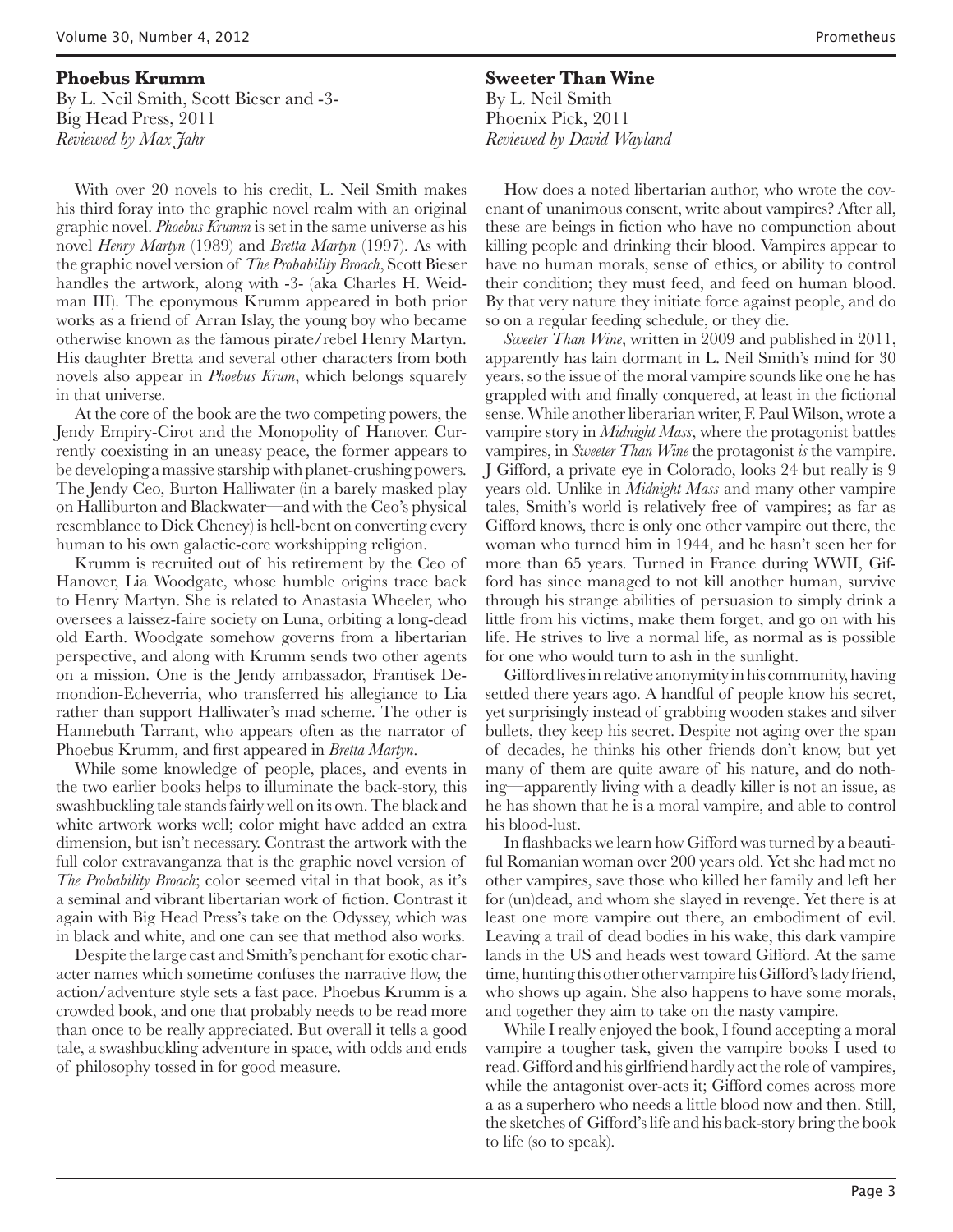# **Thoughts on the Prometheus Award**

# *By Fred Curtis Moulton*

The following issues and related discussion points are not exhaustive, however, I hope they act as a catalyst for more extensive discourse. I also realize that some of my statements may not be agreeable to everyone. Thus, I want to emphasize that I intend no personal insult by any of these comments. Because of the interconnected nature of many of the issues I am going to provide an opening list of issues and then a single narrative which will hopefully address each of the individual issues as well as cover the points of interconnection.

# **A LIST OF ISSUES:**

1. Do our awards serve their intended purpose? Is the structure of nominating, determining finalists and voting on winners optimum for this purpose? Does it still make sense to have the different awards "Best Novel," "Hall of Fame" and "Special Award"?

2. Are the works which are finalists and winners really the works of fiction we should be honoring?

3. How is the LFS viewed in the SF community? How about Libertarianism as a whole?

# **DISCUSSION:**

We probably need to periodically re-examine the purpose of the LFS and the LFS awards; however, for now, I will define for this discussion the purposes of the LFS awards as:

A. Highlight works of interest to libertarians and which bring a libertarian perspective

B. Encourage authors to create works as just mentioned above

 I am concerned that our current awards structure has some weaknesses. The publishing world is changing particularly with the rise of ebooks and self publishing. There is often discussion about the variability in quality of much of the self-published works. However, that does not mean that all self-published works are of low quality. Consider the emergence of small presses which might only publish a few titles per year. It is worth noting that graphic novels, manga and other forms have an increasing influence and audience in the SF world. The emergence of ebooks further complicates the matter. Regardless of whether one likes ebooks or not, it is obvious they are becoming the dominant form of fiction publishing. The SF world is no longer just Tor, Baen and a few other publishers.

I suggest that having a one-year time window might not be the best approach long-term and that more flexibility is needed. Dropping the concept of the Best Novel award as an annual award would give flexibility for works which take a while to be discovered. Also, it helps with the problem of two or three really great works in a single year followed by a year with few if any works which are good LFS award candidates. Personally, I would rather see a list with only three finalists than a list of five where several of them are clearly of poor quality.

And I think we need to consider if focusing on the "Best Novel" is the approach we want to take long term. What if the best work of libertarian fiction is a novella or graphic novel or a short story?

I suggest seriously considering making a single award and not restricting by length of work or when the work was created. The award could get a new name such as the "Libertarian Futurist Society Speculative Fiction Award" or since there is a lot of history behind "Prometheus" it could just be called "Libertarian Futurist Society Prometheus Speculative Fiction Award" or even simply just "The Prometheus Award." Let there be more than one given each year and also let a work be a finalist multiple times.

I suggest the LFS reconsider the timing of the entire cycle of nominations, finalists, reading, voting and awarding. The timing the LFS uses currently has some major problems. First is that the reading period typically overlaps with the reading period for the Hugo awards and typically the Hugo voting deadline is close to the LFS awards voting deadline. Attempting to read all of the Hugo finalists and all of the LFS awards finalists in the same time frame is really difficult. Now, just in case anyone asks why worry about the Hugo Awards or something similar, I will answer: because I think the Hugo Awards are important. The Hugo Awards in part give a glimpse into the current state of the SF field as viewed by the Hugo Award voters who seem to me to be more sophisticated readers than average in SF and thus are often a leading indicator of some trends in the field. In addition to the reading issue is the logistics for the authors of the winning awards. Announcing the winners as soon as they are known is one of the smarter things the LFS has done.

Currently, Worldcon occurs within a range of mid-August through the first week of September and there is increasing pressure for the mid-August dates due to early school starts and other events such as Dragoncon and Burning Man. Any date a particular Worldcon is scheduled means that an author will have about six to eight weeks to make hotel reservations, airline reservations and buy a con membership if they are not already attending. Consider that airlines are now flying full on most flights and getting a seat on a plane gets more difficult and expensive within a few weeks of the flight. Further consider that the hotel room blocks negotiated by the con expire typically much earlier, so getting a room in one of the main con hotels is possibly more difficult and expensive. Plus, consider that they may need to schedule child care or vacation time or other personal arrangements on a short notice. Why put an author through all of that hassle when there is no need for it?

I suggest making the announcement of the winning works and authors on the second Thursday of January. I suggest the second Thursday of January because that means there will be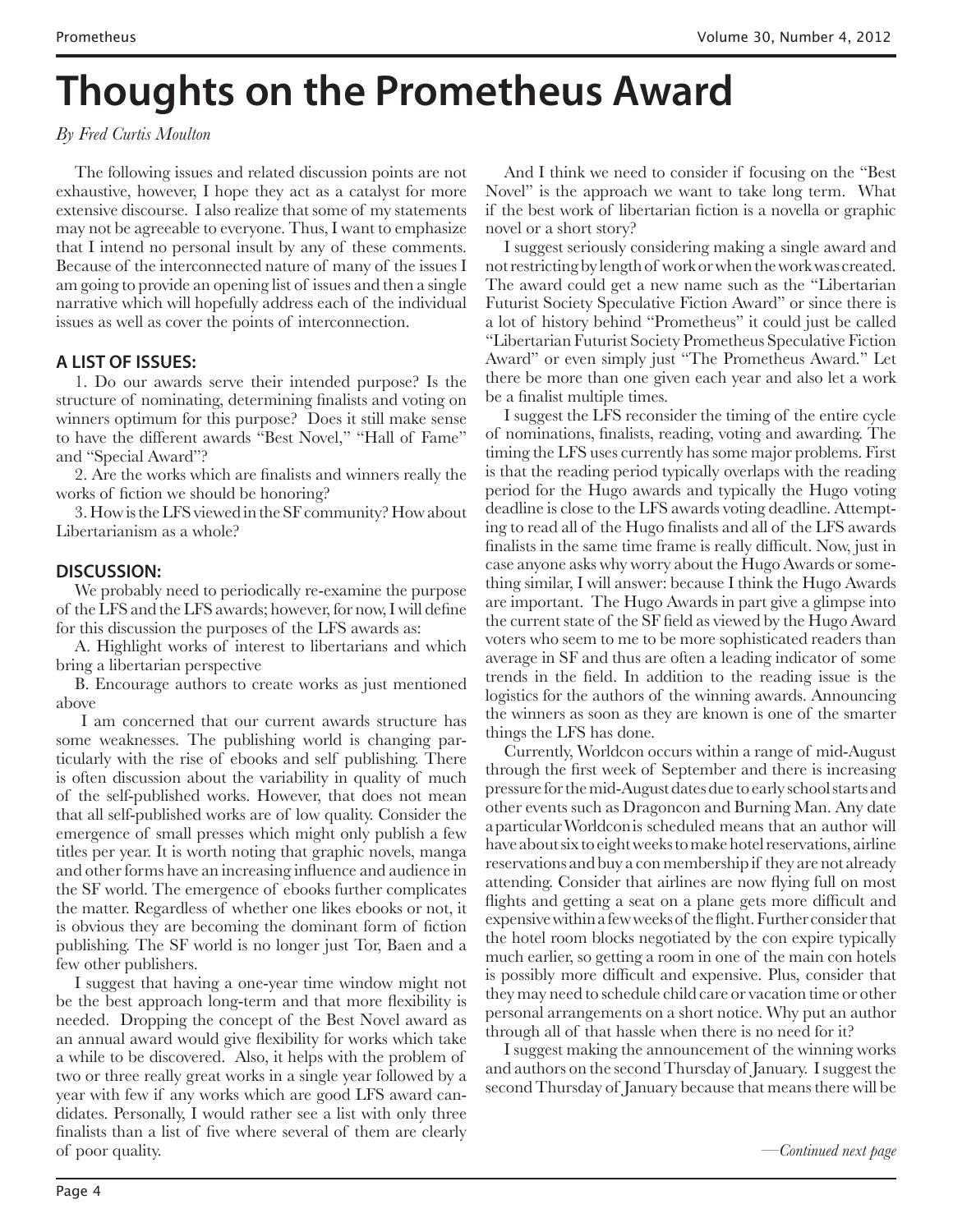### *—Prometheus Award, continued from previous page*

at least one full week for the world to recover from their New Year's Eve celebrations and thus be in the mood to notice the announcement of the winning works and their authors. The rest of the schedule for nominations, finalist, reading and voting can be worked backwards from the announcement date. Also announcing the winners in January gets around the problem of the LFS asking for a time slot in April and then finding out in July that the author of a winning work can attend only on a day different from the one already requested. And by mid-July it is difficult to get a reschedule for the room and if requested it will not endear the LFS to the Worldcon staff. This is a problem we have already experienced.

## **PERCEPTIONS**

Now I turn to some broader issues related to acceptance of the LFS. These remarks are not exhaustive or definitive but are rather some of my observations over the past few years. My observation is that the LFS and libertarians in general have a mixed reputation with SF fandom in general and Worldcon attendees in particular.

When I first started coordinating the LFS awards, once or twice we were paired up with another of the smaller awards ceremonies (the Sidewise Awards for alternate history) however this is no longer the case. Currently the LFS is able to get a good time slot and room and a listing in the program guide. This can be lost if the LFS is not diligent. Beyond the simple

logistics of getting a program slot is the broader issue of the LFS, LFS awards and libertarians as a group. My perception is that the Prometheus Award has gained in reputation particularly when works such as *Ha'penny* and *Freedom Maze* win the award. This helps dispel the notion that libertarians are only interested in "Gold and Guns" or can best be characterized as "Conservatives who want to do drugs."

One problem with that stereotype is that too often it is libertarians who are reinforcing it. If the only time a libertarian speaks on a subject is to complain about high taxes used to build a medical clinic for poor children then do not be surprised if libertarians are dismissed as selfish jerks. Fortunately there are libertarians who do not fit the stereotype who are active in SF fandom and attend cons including Worldcon. However, we need more of them.

Similarly the works selected as award finalists reflect on the LFS. Fortunately some really great works have been finalists and winners. Unfortunately there have been a few works that, in my opinion, should not have been on the finalist lists. To me for a work to be on the finalist list it needs to have literary merit as well as reflect the libertarian philosophy. I know of one case where a person told me he ignored the LFS for years thinking we were not serious after seeing a weak title as a finalist.

As I mentioned earlier, these remarks are not comprehensive but I hope that I have provided sufficient overview to convey my sense of the state of the LFS and the LFS awards in relation to Worldcon.

# **Further thoughts on the Prometheus Award**

#### *By Anders Monsen*

The issues raised in Fred Moulton's essay are issues that we don't raise often enough. The Prometheus Awardhas existed for more than three decades. While we have honored some great books, I am not sure we have inspired new libertarians works. I sense some of Fred's frustration, especially with novels that are finalists (or even winners) that we find questionable in terms of quality and content.

Yet this happens for virtually every award, including the Hugo Award, which each year inspired vociferous debate regarding the winners, losers, and those who never even made the ballot. My personal opinion is that we should stick with the best novel for the previous year, and not make one book eligible multiple times. Some years there are no great candidates. Other years there are several great candiates. The same thing happens during the Oscars, or the Hugos. Yet I believe the LFS tries to highlight what we consider the best book for that year, rather than adding the same book(s) on every ballot—this already happens in the Hall of Fame.

I believe that for a best novel, there is a still a place for the annual Prometheus Awards. True, the traditional publishing models currently face many changes from the rise of eBooks and eBook readers. Also, the ability for writers to publish their own books electronically without a major publishing house, and yet secure print rights for paper books means more titles

to read, more candidates to vet. In some respects publishing houses act as gatekeepers. Sometimes they prevent good books from getting published (stories about writers rejected multiple times only to suddenly become a best-selling writer). Yet at the same time many self-published books lack the polish provided by editors. The deliberation process where the judges read all candidates combined with the final voting round tend in my opinion to indentify the best candidates.

With the rise of self-publishing, Kindle, iBooks, and more, the chances to discover great books should be greater. The danger is that some LFS members and judges may not discover that book in time for the annual Prometheus Award. However, that should spur us to a greater breadth in reading, and not mix in books from different years into one award.

Regarding the timing of the award, I think there is a lot of merit in the proposal about moving up the timeline to announce finalists. Although the Hugo voting deadline falls some time in March, much like the Prometheus Awards, our goal should be to read novels much earlier if possible, and then announce the finalists in January. There are usually many books to read, and waiting until close to the deadline to read them becomes a tough task. To avoid this, perhaps we should nominate books sooner, and impose a cut-off date so the slate of books is well-known before the end of the year.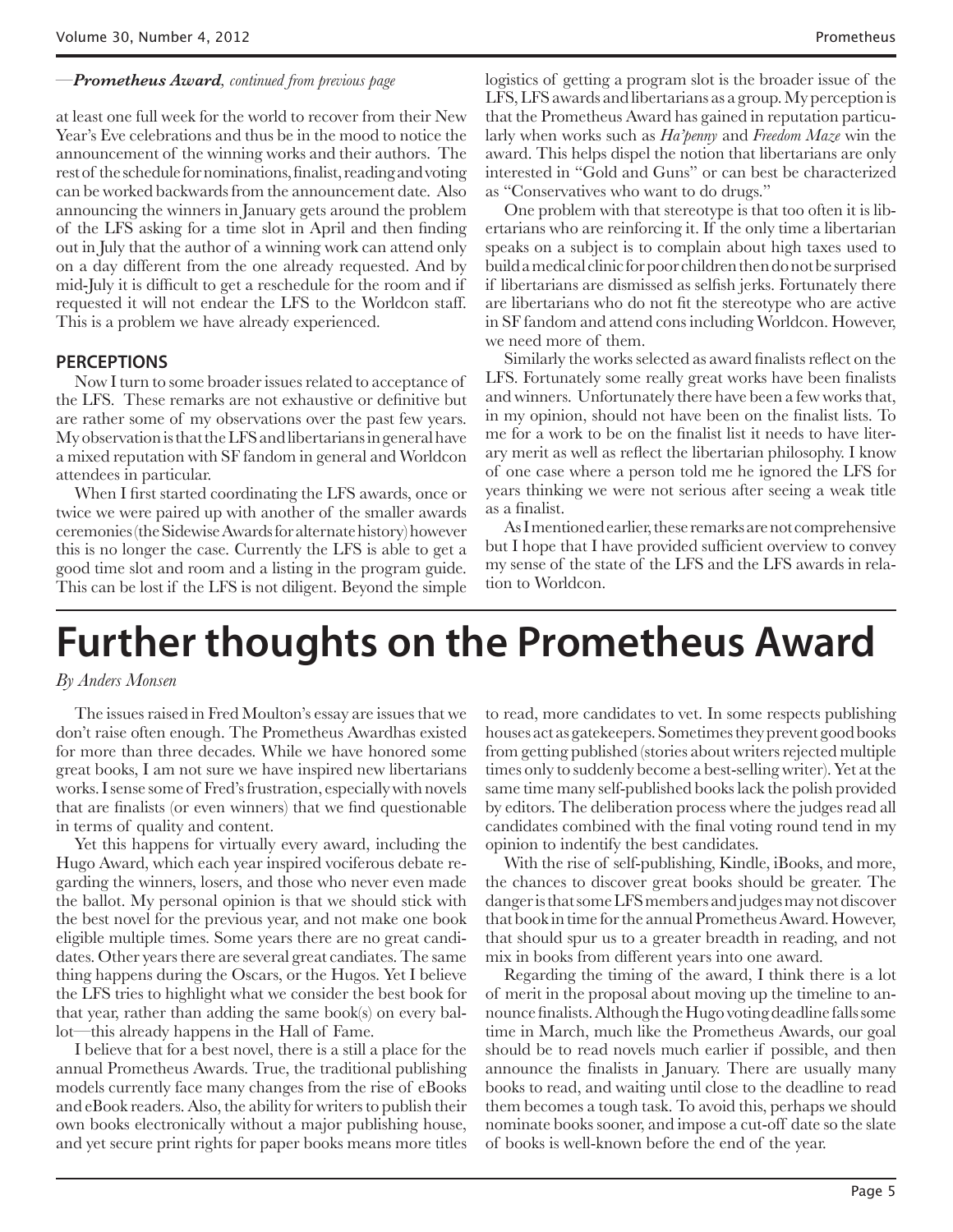## **Banner of the Damned**

By Sherwood Smith DAW Books, 2012 *Reviewed by William H. Stoddard*

*Banner of the Damned* follows up Sherwood Smith's fantasy tetralogy The History of Sartorias-deles. Its events take place four centuries later, at a time when the heroes of the tetralogy are half-legendary; in fact, an important element in the plot is the historical research needed to learn some parts of the truth about them. Institutions and customs have changed, and have done so to different degrees in different cultures. Clashes of cultural assumptions and values are another major strand of the plot.

The viewpoint character of this novel—written in first person, unlike the earlier tetralogy—is Emras, a royal scribe: That is, in part, a historian, a trained observer, a private secretary, a translator, and an archivist. The novel starts out with the three rules to which scribes are sworn: do not interfere; keep the Peace; tell the truth as you see it. Smith is not a libertarian, but this list has a rather libertarian flavor, which made me curious to see how she dealt with such themes—and, in point of fact, I found a number of ideas that will give libertarian readers a sense of recognition. It also defines a role for Emras in the story—that perhaps of a Greek chorus, able to comment but not intervene; perhaps of a John Watson, a trusted confidant of the hero and a reliable narrator but not a primary actor. But, in fact, Emras is the protagonist of this story, and she is herself profoundly changed by it, rather than being a catalyst that emerges unchanged. And the focus of the story is precisely on her conflict over how to interpret the three rules, and how far she can depart from them without betraying them, and on her temptation to go too far, to use prohibited means for what she thinks are good ends.

Emras's native culture, and that of many other characters, is Colend, a kingdom founded on diplomatic negotiations and the arts of peace, to the point where they have almost forgotten how to do battle; their relations with other kingdoms are founded on offering them trade relations and other benefits that are too valuable to forgo—certainly an attractive idea for libertarians, though being able to survive without knowing how to fight will strike many of us as fantasy indeed! Descriptions of Colend's culture often recall France under the *ancien régime*, and occasionally Heian Japan, in the era of Murasaki Shikibu and Sei Shonagon, not least in the cultural predominance of women. Smith shows several elite women and contrasts their different ways of using their status and privileges; particularly important are Princess Lasva, who in a sense is the heroine of the history that Emras is recounting (she is not her own heroine!), and Duchess Carola, one of the most memorably bitchy characters I've encountered in fiction, though her portrayal gains complexity from a well done "the man who learned better" subplot midway through the novel.

Colend's polar opposite is Marloven Hesea, a society that still lives by warrior values and male dominance—among other things, they have not accepted the prohibition on using missile weapons that Colend and many other societies share—though their culture does have a recognized role for women as warriors. An early scene has a mixed party of Marlovens, led by Prince

Ivandred, one of the other main characters of the story, and civilized people attacked by a band of highwaymen who take advantage of civilized avoidance of weapons and combat; the civilized people are almost more horrified by their companions' firing arrows and, later, collecting scalps from the slain than they are by the prospect of being robbed.

Prince Ivandred later becomes involved in an attempt to kidnap Princess Lasva, which brings them together as a couple and leads to her returning to his country, taking Emras and a small group of servants. This leads to Lasva's effort to introduce the arts of peace into her new culture, and in time to her discovery, and Emras's, of an older peaceful tradition, maintained by Marloven women, and now fallen into disuse. Smith's portrayal of this older culture reminds me of Jane Jacobs's distinction between trader and guardian moralities in *Systems of Survival*, and recalls scenes in the tetralogy that show the military role of women earlier in history, as a trained defensive force. In one late scene, Emras is startled to discover that the dancelike exercise routine she and Lasva have practiced is in fact a series of combat moves, preserved in Colend as a form of art after its original function was no longer remembered—suggesting an older kinship between the two cultures from which both have diverged.

But Emras is also involved in a different research program: The study of magic, guided by ancient manuscripts, by close investigation of the magical "technology" that keeps her world going, and by a mysterious teacher, the Herskalt. Magic is traditionally limited to peaceful uses; but Emras finds her growing mastery of it making her a military resource to Ivandred, both by using magic to aid in battle indirectly, and by teaching him spells that he can turn to destructive uses that she never anticipated. Emras's study of magic results in her violating the rule of noninterference, sometimes without even knowing it. Much of the story turns on her discovery of the consequences of interference, and of how she has been changed by the temptation to interfere. And the story as a whole is framed as Emras's own testimony in her trial by the scribes for violation of their rules.

*Banner of the Damned* is not as purely an epic or romance as many works of fantasy. It's also a novel, offering the classic payoffs of novels: on one hand, complex character interactions and relationships, such as the three men who fall in love with Lasva, and Carola's attempt to take one of them away from her; on the other, the sense of a textured, complex society undergoing historical change. But this fictional web is woven on the frame of an elaborate, and not fully explained, set of magical assumptions. On one hand, the magic avoids many of the uglier aspects of real historical societies: magical spells provide sanitation, cleaning clothing and possessions and even teleporting away human excreta; other magical spells heal many injuries; sexual violence is thought of as a dark legend of most distant past, no longer possible, and prostitution is an honorable trade with no more element of exploitation than any other. On the other hand, though, it enables dramatic feats and terrifying violence. In fact, though it's not presented as "technology" in the style of Heinlein's "Magic, Inc." or its suc-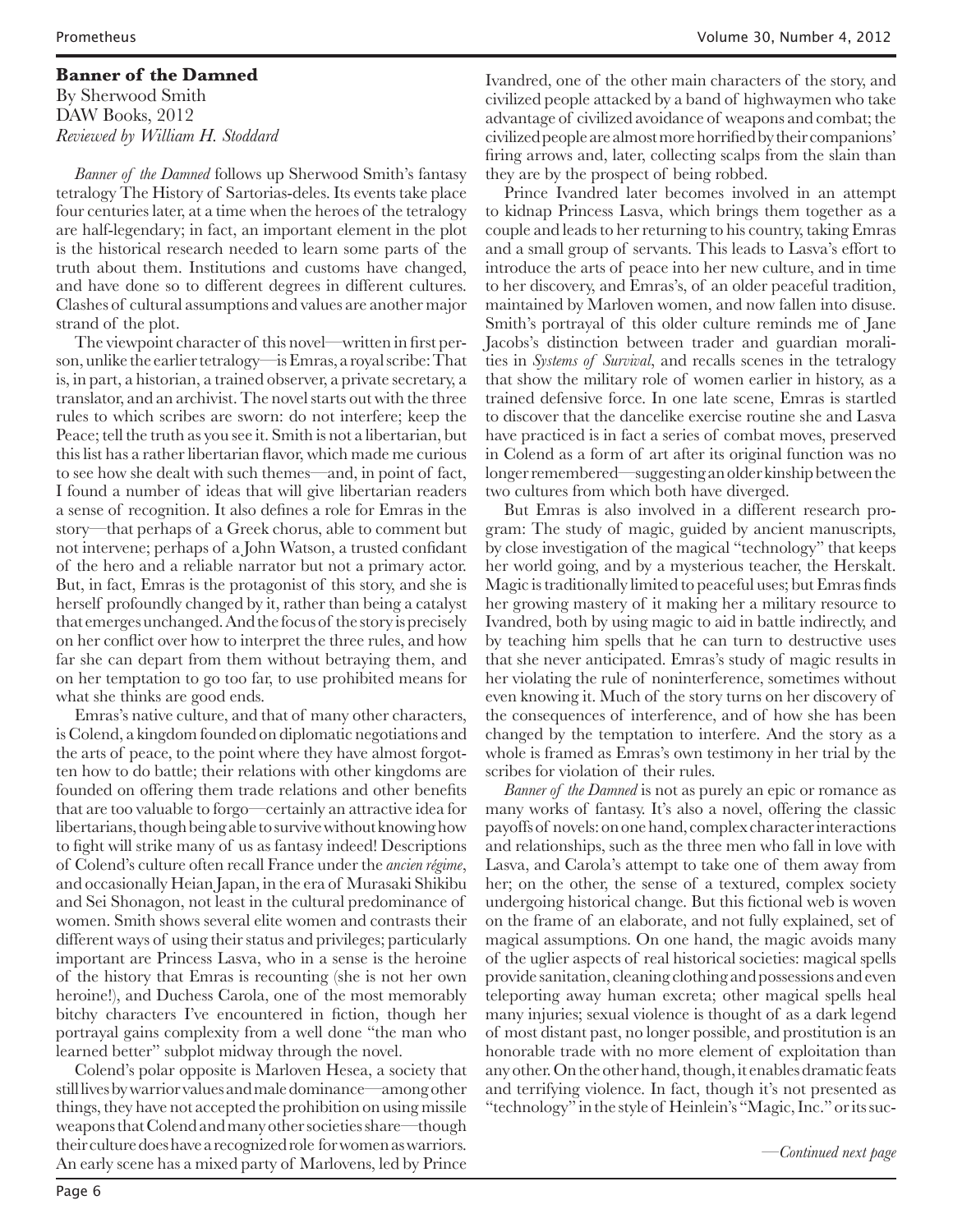## *—Banner of the Damned, continued from previous page*

cessors, it plays much the same role that technology does in our society, without the comprehensive Enlightenment rationalism that accompanied its rise, and that, in the eyes of writers from Max Weber to J.R.R. Tolkien, gave us a disenchanted world. Smith's universe is almost anti-Tolkienian, with magic that is not fading away into modernity, but flourishing and giving rise to an alternate and more colorful "modernity."

# **Surface Detail**

By Iain Banks Orbit, 2011 *Reviewed by Chris Hibbert*

Iain M. Banks's *Surface Detail* is an exploration of hell on a couple of different levels. The main conflict in the story is between civilizations that believe in using hell as a real threat to keep sinners in line, and those that are opposed to the practice. According to the story, there are enough societies with a hell in their religion to have made it a common practice, once "people" started moving into simulations, that many created "hell" simulations and sentenced people to spend time there as a judicial punishment.

Most species and societies have a creation myth. The idea of a soul is also common, even if advanced civilizations mostly outgrow belief in it. Once you add in virtual reality, and then the ability to copy minds and host them in a simulation, the idea that virtual afterlives should resemble the cultural traditions' ideas of either heaven of hell seems obvious. The problem is that as people (sophonts of whatever stripe) grow more sophisticated, many stop believing that perpetual hell could be a reasonable punishment.

The Culture took a fairly active stance (unusual for them) against the hells, and after some galactic period of time, there was a relative stalemate, in which two factions had very strong opinions that the other side was wrong. "Eventually, though, a war was agreed on as the best way to settle the whole dispute." A virtual war, of course, with both sides agreeing that the outcome on the virtual battlefield would determine the victor in the real world. There's a sub-plot for the virtual battles and another for the political and logistical maneuvering that leaks into the real world.

There's another sub-plot that takes place in one of the simulated hells. Banks does a really good job of envisioning what it would take to make a truly scary hell. In a civilization that does have hell simulations, but which tries to keep their existence from being generally known, there are some muckraking journalists who want to convince everyone that the stories are true, so they volunteer to infiltrate. Things don't turn out well for them, and this gives Banks the opportunity to really turn the screws and come up with more and more unbearable tortures.

The major plot involves an evil industrialist who kept a defeated rival's daughter as a slave, and eventually killed her. She gets a chance to come back and try to take revenge. The "coming back" requires a trip across the galaxy with a culture

Abominator class ship the "Falling Outside The Normal Moral Constraints." FOTNMC is a real personality, and seems pretty unstoppable in a battle of wits or an actual battle.

I really like Banks' Culture stories, and even though this one is filled with plausible and explicit hells and some truly evil and some powerful and amoral characters, I thought it was both fun and had philosophical depth. The proprietor of hell has to deal with someone who can't be satisfactorily tortured because she has really given up all hope, so he comes up with a way to give her just enough hope to allow her to suffer again. Truly nasty.

# **Ready Player One** By Ernest Cline Crown, 2012 *Reviewed by Chris Hibbert*

Ernest Cline's *Ready Player One* takes place mostly inside a virtual reality/MMORPG, though as usual with the recent spate of books in this genre, the action bleeds back and forth with physical reality. The setting is pretty familiar: it's 2044, and the economy has bifurcated into haves and have-nots, and most people seem to spend the bulk of their time in the OASIS. James Halliday, the billionaire founder of the company that runs the OASIS has died, and has set up a contest inside the system that will determine who gets his company shares, his wealth, and control of the OASIS itself. It turns out Halliday was hugely into eighties trivia, and most of the story involves the main character, Parzival, and his on-line friends finding and devouring movie, music, video game, and science fiction trivia from that decade. If you're not averse to geeking out on this stuff, it's a fun romp.

Parzival is the first to find the Copper key, the first step on the quest that Halliday built. Others soon figure out how to backtrack on Parzival's location which gives them the clues they need to follow on his trail. This starts a race to complete the quest and beat Innovative Online Industries, a company that wants to win the contest in order to exploit OASIS's business possibilities. The action is fast-paced, the settings are widely varied, and I enjoyed the references to familiar games, movies, and bands. The character development is fairly shallow, with Parzival maintaining a close friendship with one fellow gamer and a crush on a female-named character that lasts throughout the story. He's convinced he knows that it's someone he could love in real life, and never takes seriously the idea that people can have very different personalities and appearance than their avatars.

The major element of libertarianism is that the central struggle is over whether the game's virtual world will be under the control of the main character and his friends or the bad guys. If you think the OASIS will be all the reality that matters to most of its denizens, you might want to cast that as a struggle over governance. But the choice isn't between any kind of freedom and some kind of authoritarianism; it's between a faction that has one particular corporatist view of

*—Continued on page 8*